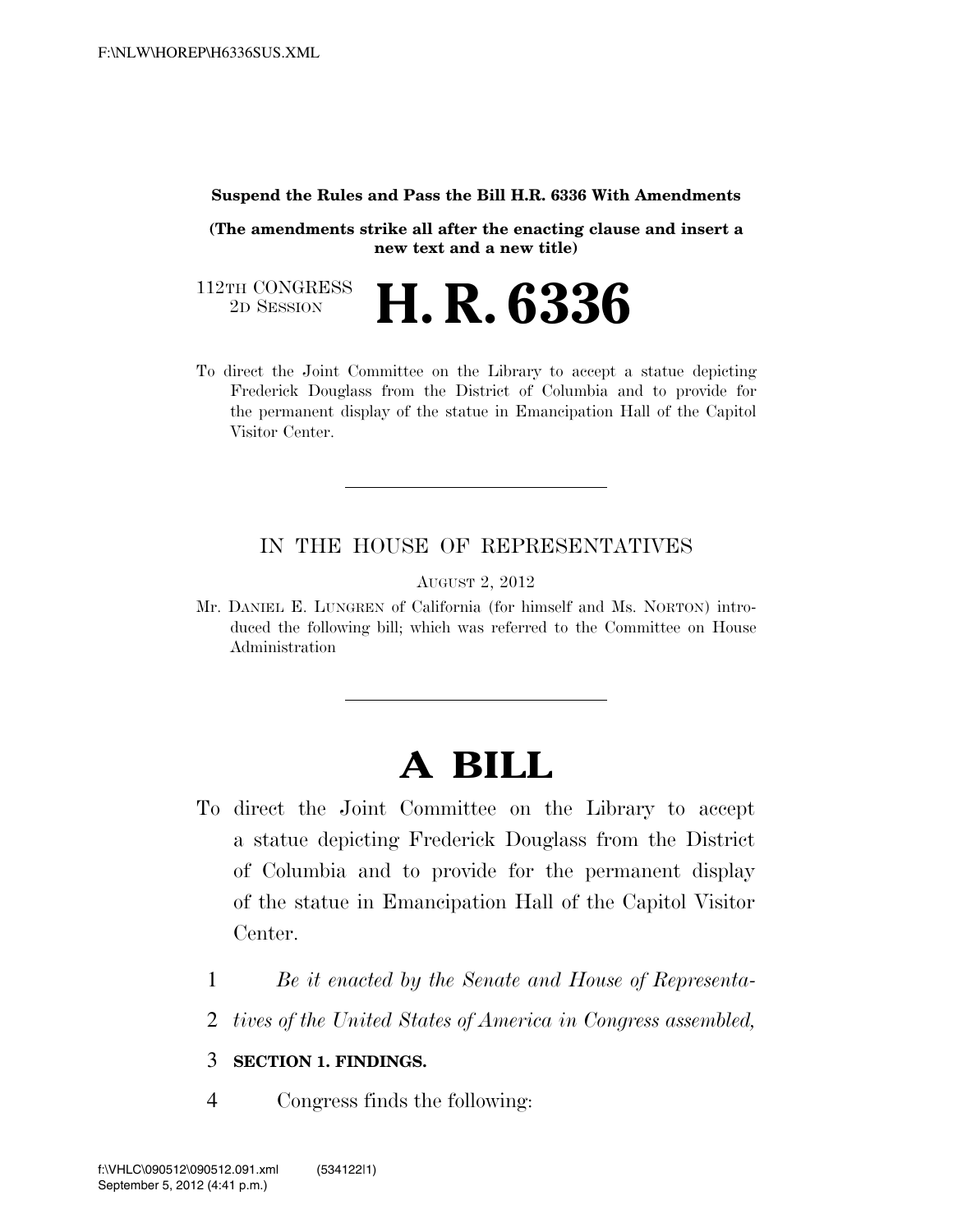(1) Frederick Douglass, born Frederick Augus- tus Washington Bailey in Maryland in 1818, escaped from slavery and became a leading writer, orator, and publisher, and one of the Nation's most influen- tial advocates for abolitionism, women's suffrage, and the equality of all people.

 (2) The contributions of Frederick Douglass over many decades were crucial to the abolition of slavery, the passage of the 13th, 14th, and 15th Amendments to the Constitution of the United States, the support for women's suffrage, and the advancement of African-Americans after the Civil War.

 (3) After living in New Bedford, Massachusetts, Frederick Douglass resided for 25 years in Roch- ester, New York, where he published and edited ''The North Star'', the leading African-American newspaper in the United States, and other publica-tions.

 (4) Self-educated, Frederick Douglass wrote several influential books, including his best-selling first autobiography, ''Narrative of the Life of Fred- erick Douglass, an American Slave'', published in 1845.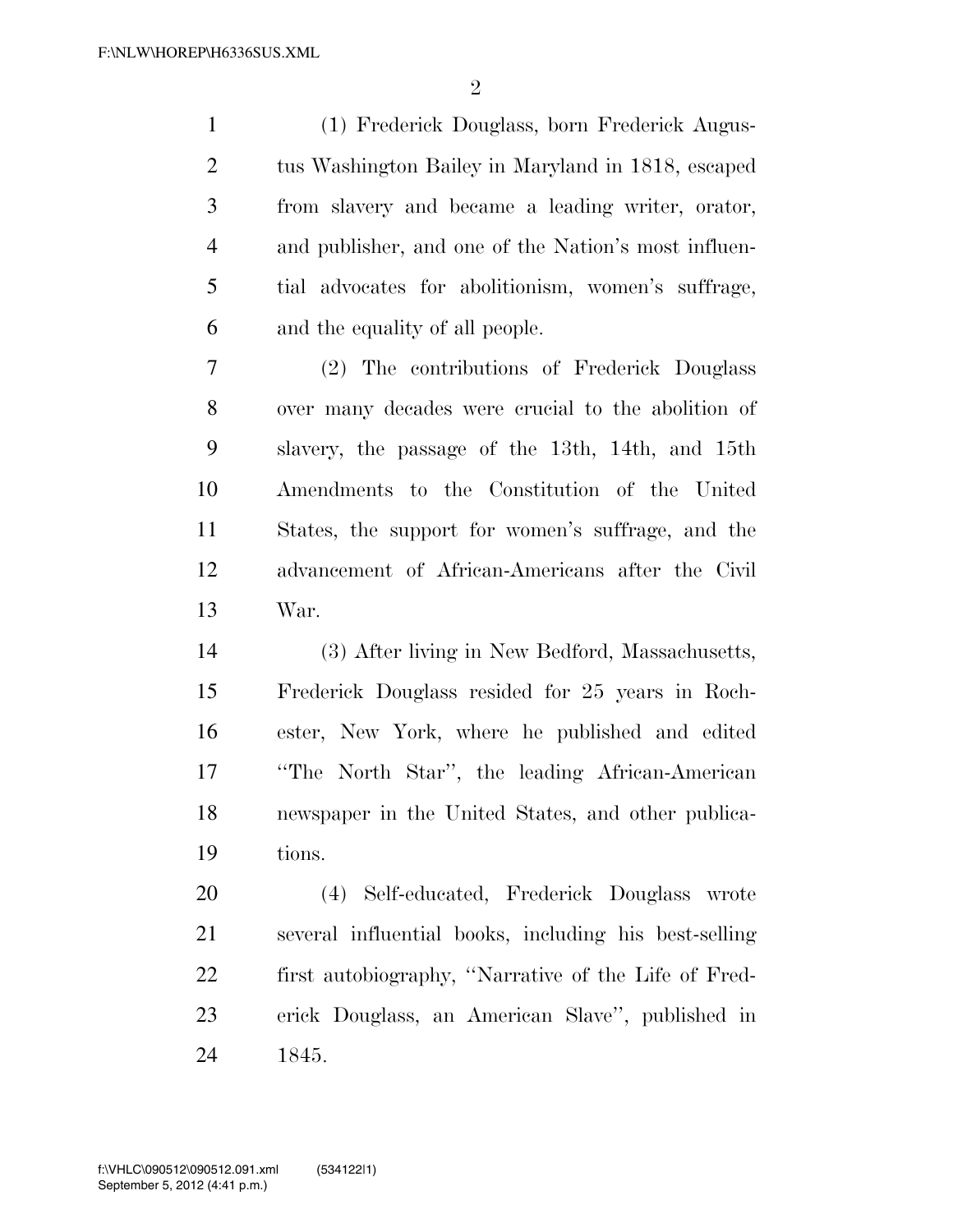| $\mathbf{1}$   | (5) Frederick Douglass worked tirelessly for the     |
|----------------|------------------------------------------------------|
| $\overline{2}$ | emancipation of African-American slaves, was a piv-  |
| 3              | otal figure in Underground Railroad activities, and  |
| $\overline{4}$ | was an inspiration to enslaved Americans who as-     |
| 5              | pired to freedom.                                    |
| 6              | (6) As a well-known speaker in great demand,         |
| 7              | Frederick Douglass traveled widely, visiting coun-   |
| $8\,$          | tries such as England and Ireland, to spread the     |
| 9              | message of emancipation and equal rights.            |
| 10             | (7) Frederick Douglass was the only African-         |
| 11             | American to attend the Seneca Falls Convention, a    |
| 12             | women's rights convention held in Seneca Falls, New  |
| 13             | York in 1848.                                        |
| 14             | (8) During the Civil War, Frederick Douglass         |
| 15             | recruited African-Americans to volunteer as soldiers |
| 16             | for the Union Army, including 2 of his sons, who     |
| 17             | served nobly in the Fifty-Fourth Massachusetts       |
| 18             | Regiment.                                            |
| 19             | (9) In 1872, Frederick Douglass moved to             |
| 20             | Washington, DC, after a fire destroyed his home in   |
| 21             | Rochester, New York.                                 |
| 22             | (10) Frederick Douglass was appointed as a           |
| 23             | United States Marshal in 1877 and was named Re-      |
| 24             | corder of Deeds for the District of Columbia in      |
| 25             | 1881.                                                |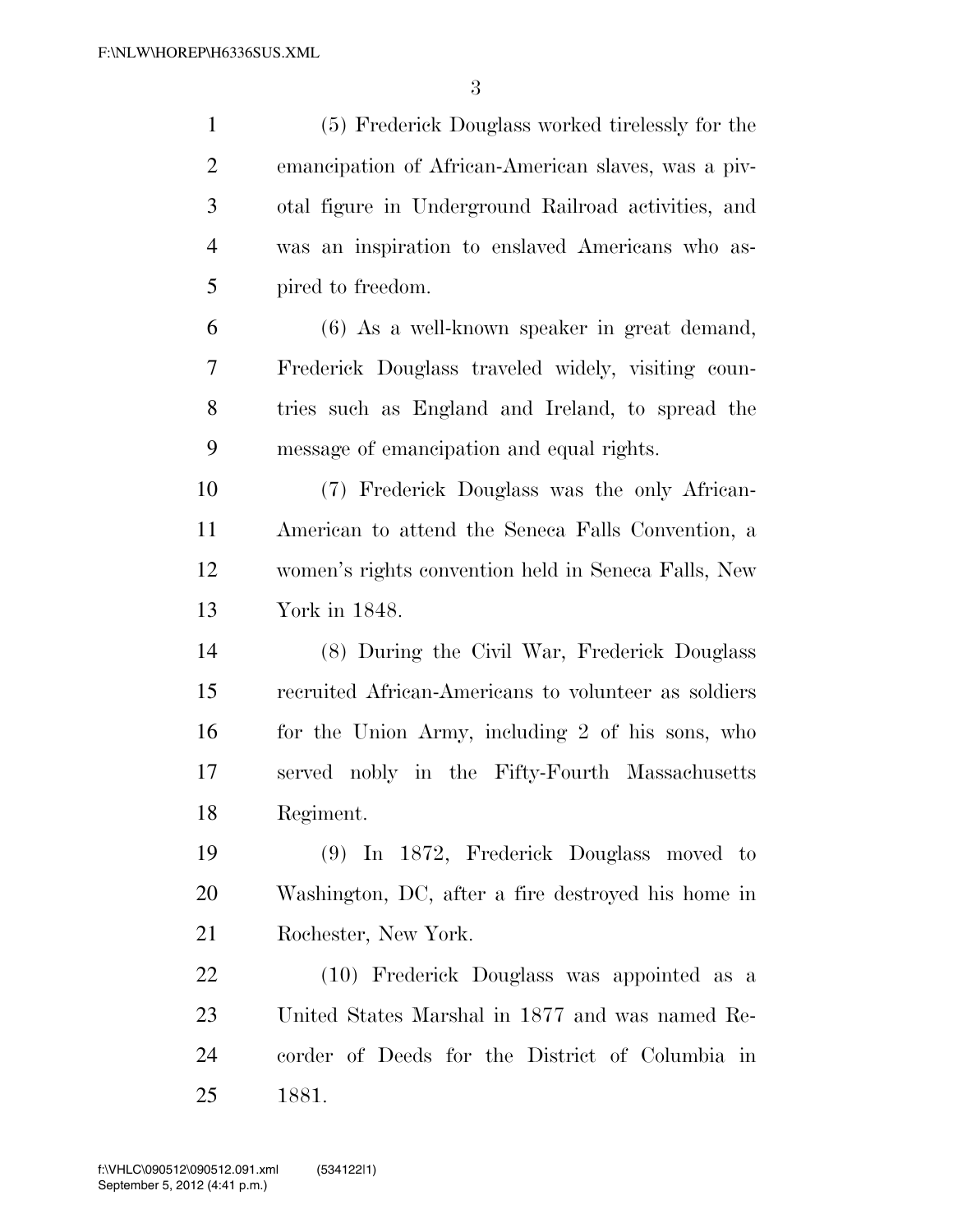| $\mathbf{1}$   | (11) Frederick Douglass became the first Afri-            |
|----------------|-----------------------------------------------------------|
| $\overline{2}$ | can-American to receive a vote for nomination as          |
| 3              | President of the United States at a major party con-      |
| $\overline{4}$ | vention for the 1888 Republican National Conven-          |
| 5              | tion.                                                     |
| 6              | (12) From 1889 to 1891, Frederick Douglass                |
| 7              | served as minister-resident and consul-general to the     |
| 8              | Republic of Haiti.                                        |
| 9              | (13) Frederick Douglass was recognized around             |
| 10             | the world as one of the most important political ac-      |
| 11             | tivists in the history of the United States.              |
| 12             | (14) Frederick Douglass died in 1895 in Wash-             |
| 13             | ington, DC and is buried in Rochester, New York.          |
| 14             | (15) Frederick Douglass's achievements and in-            |
| 15             | fluence on the history of the United States merit         |
| 16             | recognition in the United States Capitol.                 |
| 17             | SEC. 2. ACCEPTANCE OF STATUE OF FREDERICK DOUG-           |
| 18             | LASS FOR PLACEMENT IN EMANCIPATION                        |
| 19             | HALL.                                                     |
| 20             | (a) ACCEPTANCE.—Not later than 2 years after the          |
| 21             | date of the enactment of this Act, the Joint Committee    |
| 22             | on the Library shall accept from the District of Columbia |
| 23             | the donation of a statue depicting Frederick Douglass,    |
| 24             | subject to the terms and conditions that the Joint Com-   |
| 25             | mittee considers appropriate.                             |